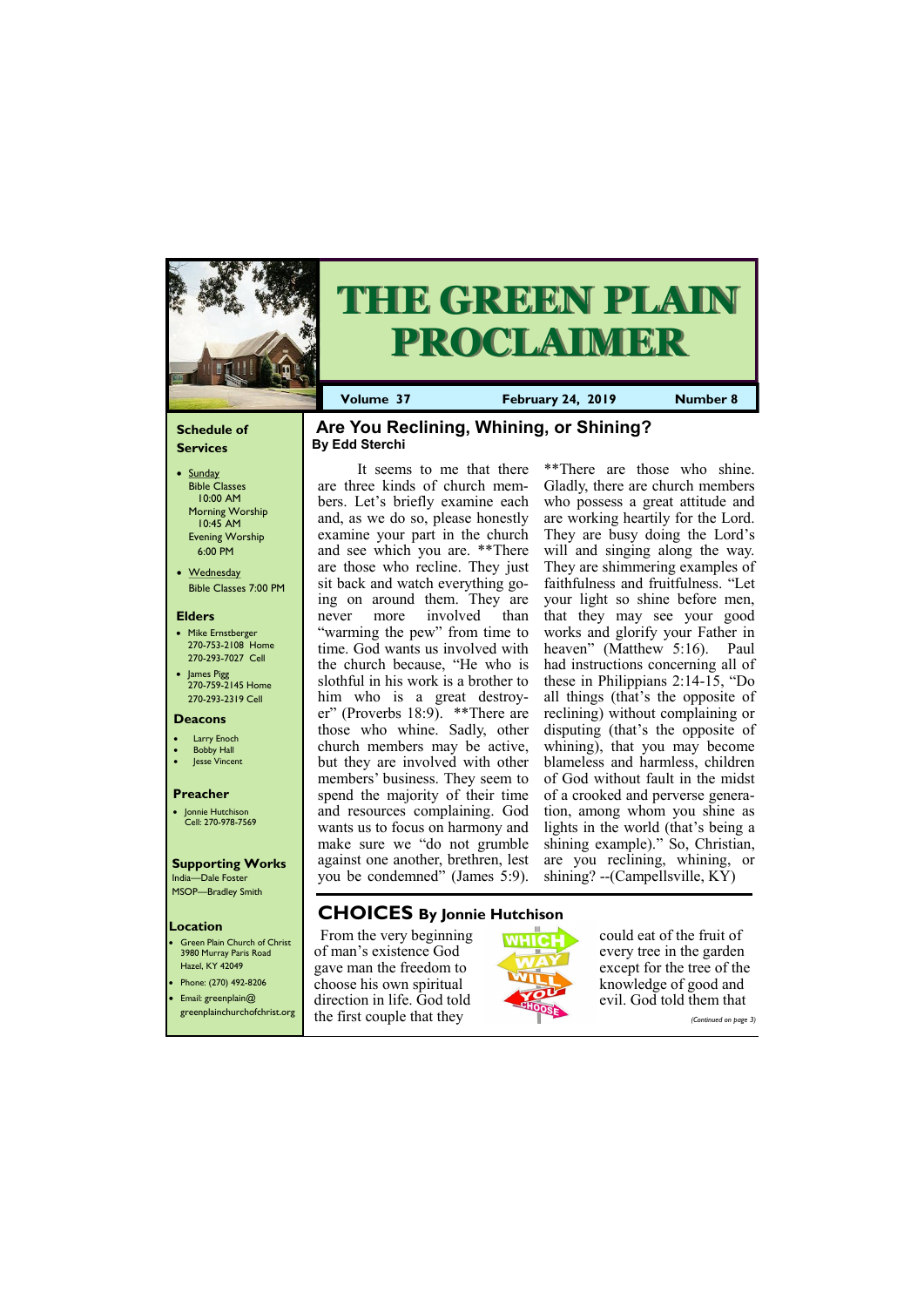# NEWS AND NOTES

- *REMEMBER IN PRAYER: Green Plain members*: Paul Brandon Lori Brandon, Peggy Jarvis, Rex and Margaret Enoch, Will Ed Travis , Mary Crutchfield, Vickie and Kaitlyn Canter, Joanne Barnes. Frank Towery, Maxine Pool, Nancy Meacham, Hayes and Marjorie Grady, Mary Lowrie, Jim Fielder. And Larry Enoch.
- **Family and Friends:** Betty Pond, Naomi Pigg, Byron White, Meredith Enoch, Kenneth Mizell, Walter Bryars, Ann Workman, Mike and Dollie Kiser, Will and Nancy Winchester, Dean Carroll, Maryanne Stubblefield, Annie Lyons, Kenzie Murdock, Brandon Wiggins, Jim Hutson, Amy Lyons, Janice Canter, Maryanne Pedigrew, Dale Foster and Thomas Cooper. If you know of those who need to be added or removed from our prayer list please write down their names and hand it to Jonnie.
- **LOCAL EVENTS:** The Spring session of the **Green Plain School of Biblical Studies** begins Monday, March 4th and continues through May 27th. The first six weeks Larry Powers will continue the study of 1 Corinthians; Glenn Head will teach 1st, 2nd, and 3rd John. The second six weeks Chris Kemp will teach the book of James and Jack Philipps will teach the book of Colossians. Our **Spring Gospel Meeting** is scheduled for **April 14-18 (Note the date change)** with Larry Powers preaching.
- **Pantry items for February:** 3—Peanut Butter; 10—Jelly; 17—Shampoo; 24—Soups.
- Please remember our **snacks for the hospital program** and place your items in the baskets in the lobby.
- **PASS IT ON!** When you have finished reading this bulletin, why not pass it on to a loved one, friend or neighbor. Use this as a tool to spread the gospel. Or, pick up extra copies to hand or mail to others.
- **See our Facebook page** for announcements, updates and articles. Access to past editions of this bulletin are available on our website at http://greenplainchurchofchrist.org.
- **Mission Work:** Please continue to pray for the preachers this congregation is supporting in India and for Dale Foster, Ronnie Gootan, David Nance and Mike Kiser in their respective works.
- Watch **"A Bible Answer"** each Sunday morning at 8:00 am on WQWQ TV in Paducah, KY. This program is also available on their website at abibleanswertv.org and on GBN and YouTube**.**
- **February 2019 Anniversaries:** John and Laura Sales—1st; **Birthdays:** Krista Smith— 8th; John Sales—12th; Maxine Pool—19th; Jan Pigg—25th; If we have left anyone out please let us know so we may put it in next weeks bulletin.



**Page 2**

*BIBLE RESEARCH QUESTION*

**This Week:** *By what name did Abraham call the place where he was told to offer his son Isaac as a sacrifice and what does the name mean?*

**Last Week**: *Where was the home of the prophet Amose and what did he do for a living?*

*Answer:* **His home was in Tekoa and he was a** 



| $\mu$ <i>linswer</i> . This home was in Teroa and he was a<br>herdsman or shepherd (Amos 1:1). | $\parallel$ Paul Jones will speak at the |
|------------------------------------------------------------------------------------------------|------------------------------------------|
|                                                                                                | evening service                          |

**Sunday PM**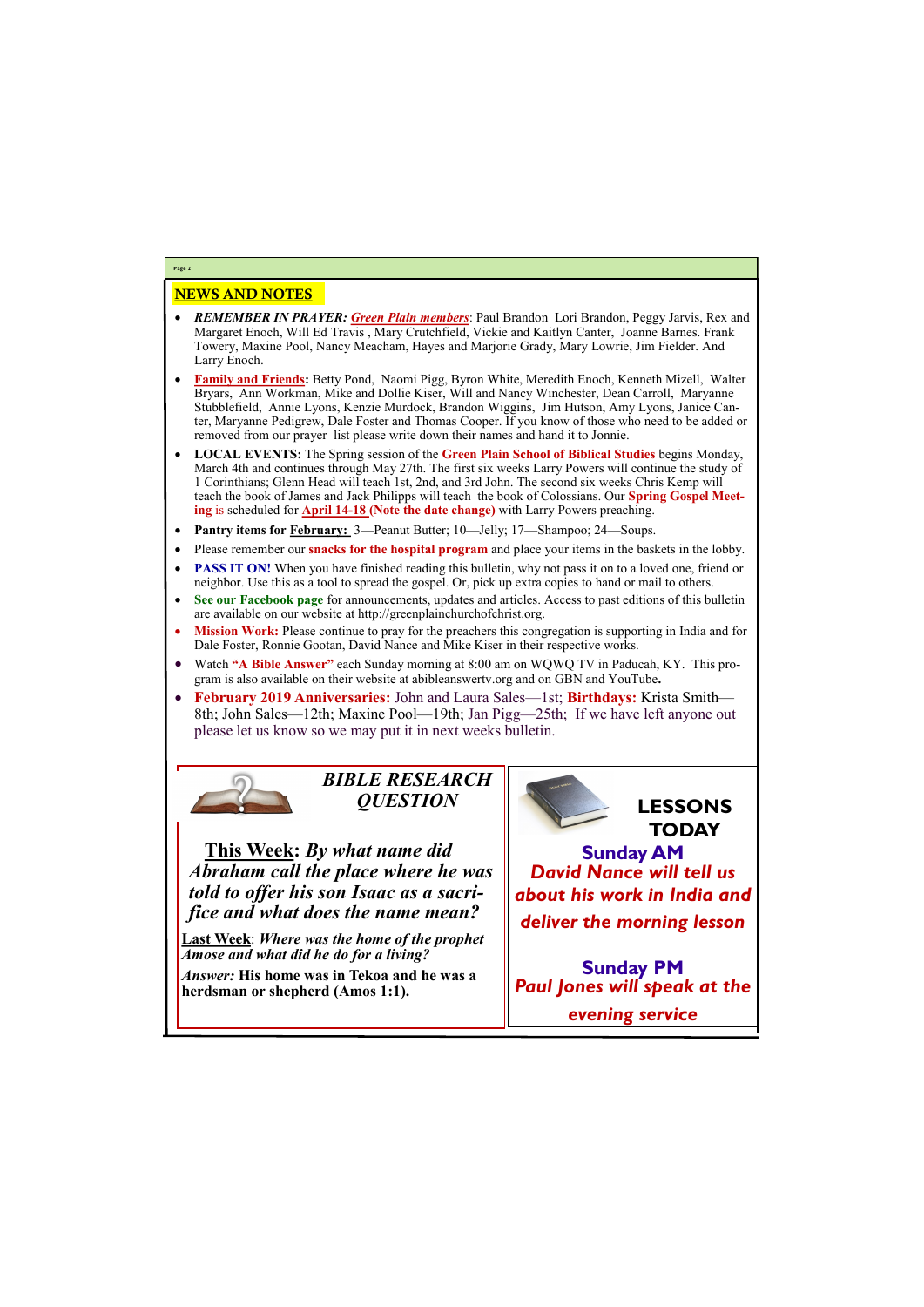**Page 3**

if they chose to partake of its fruit that they would surely die (Genesis 2:17). Satan recognized that God had given Adam and Eve the ability to make choices for he essentially accused God of lying to them about choosing to eat of the fruit of the tree of the knowledge of good and evil, saying "You shall **not** surely die." (Genesis 3:4). In essence the devil was indicating that the right choice to make was to go ahead and eat of the forbidden fruit. Was that the right choice? No!! It was the devil who lied, not God. Because Adam and Eve chose the wrong spiritual direction in violating God's command they suffered the consequences for that wrong choice (Genesis 3:15-19).

You and I face similar choices in life – the choice to obey God or to violate His divine will. Satan uses the same basic tactics to influence our choices as he did with Adam and Eve. The consequences for choosing to believe Satan's lies are just as certain as those experienced by Adam and Eve. It is still true that "the wages of sin is death" (Romans 6:23). This is spiritual death – separation from God (Isaiah 59:1-2). Friends, Satan continues to lie in his effort to deceive us. He wants us to make wrong

choices and uses the agency of wicked men and women, false teaching and every devious method at his disposal to influence our choices (1 Peter 5:8).

The Bible, which is God's revelation of His will to all of humanity, is the only genuine and infallible source to guide us in making right choices. Jesus said, "You shall know the truth, and the truth shall make you free" (John 8:32) thus affirming that truth not only exists but it is also knowable. Jesus identified what is truth when He prayed, "Sanctify them through thy truth; thy word is truth" (John 17:17). Since we can know the truth it follows that we may also know error. In other words, we can know what is right and what is wrong. Each of us must choose either to believe the truth and do what the truth tells us is right or reject the truth and do wrong. But to reject the truth means one must accept the certain consequences for the wrong that one does. Each of us are accountable to God whether we choose to believe and obey the truth or not. Rejecting the truth does not change the truth nor the consequences for rejecting it (2 Corinthians 5:10). Dear reader, are you choosing life or death?



#### *(Continued from page 1)*

**CAFETERIA STYLE RELGION**

I enjoy eating at Morrison's Cafeteria. I especially enjoy their coconut pie, it is delicious! One of the

choose what I like to eat, and what I don't like, I leave off.

main reasons I enjoy eating at Morrison's is because I get to choose what I want to eat. I simply get a tray and go down the food line. "I'll take some of this, I'll have some of that, no thank you, I wouldn't care for any broccoli or brussel sprouts!" Yuck!!! This is what I call eating cafeteria style. I get to pick and like. I call this attitude, "Cafeteria Religion!" Many people practice cafeteria religion where sin is concerned. They pass by themselves and condemn others (Rom. 2:1- 3). Still others, practice cafeteria religion *(Continued on page 4)*

Some folks approach the Bible like I approach the food line at Morrison's Cafeteria. They kinda go through the Bible and choose what they like, and pass by what they don't